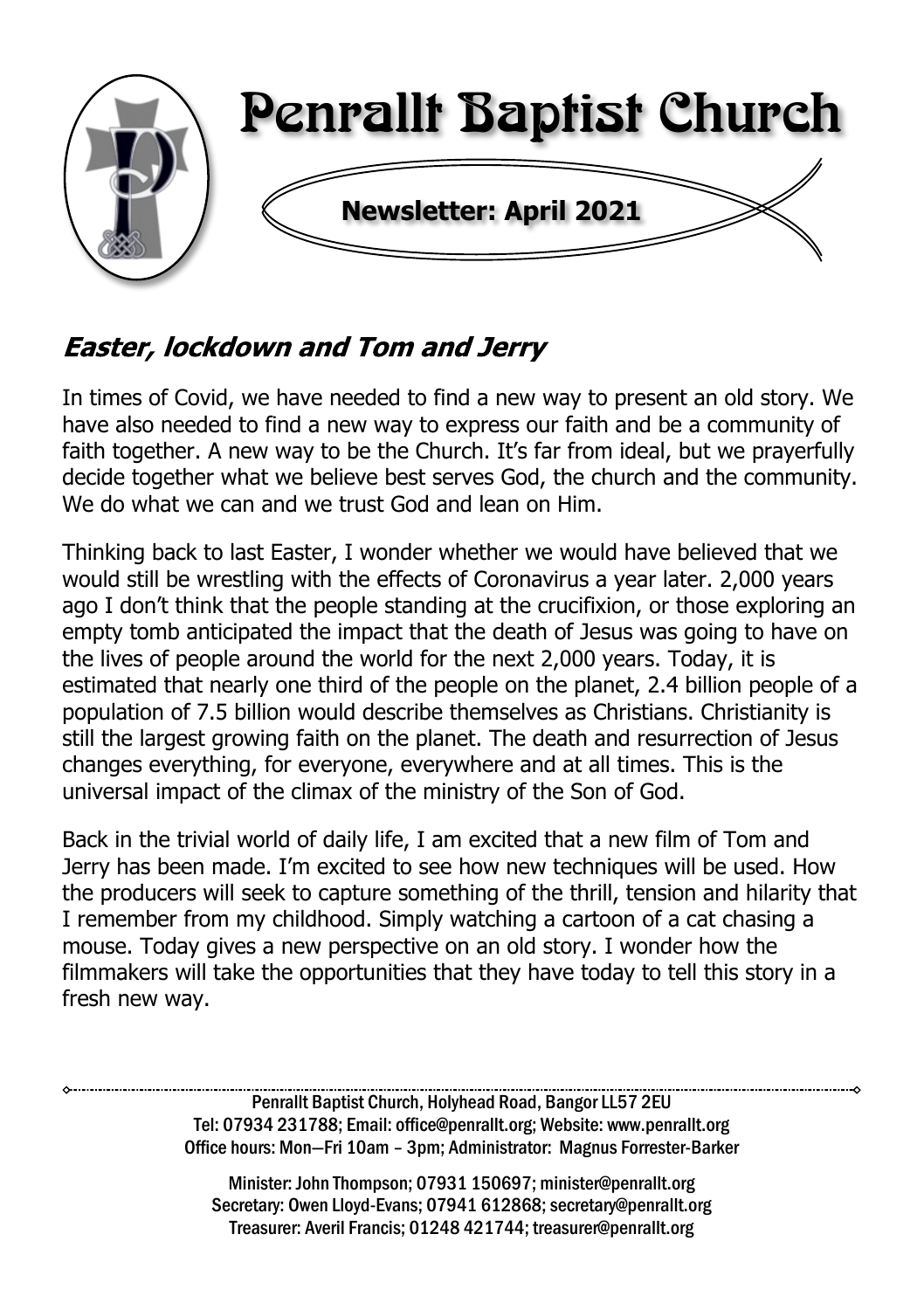As we prepare to come out of Covid for a second summer, we have an opportunity to tell the story of Jesus in a new and fresh way. How will we tell the story again now? As individuals? As a church? How can we connect afresh? What difference has the death and resurrection of Jesus made to me in the past and today too? I pray that God helps us to share the joy, the thrill and the deep love of knowing Jesus in our lives in a way that will speak to others too.

Blessings,

John

# **NWBA Services for Holy Week**

The North Western Baptist Association (NWBA) are providing YouTube services for Maundy Thursday (1<sup>st</sup> April) and Good Friday ( $2<sup>nd</sup>$  April), both with various options for start times to watch the live stream. Links for them can be found at <http://www.faithspace.org.uk/lent/>

# **Wil Lewis**

We give thanks for the life of Bill Lewis (better known at Penrallt as Wil), who died peacefully in his sleep last week after a period of illness. Wil has been part of our church family for over 90 years, including many years of faithful service as a deacon and as treasurer. Please hold his wife Betsan (also a church member for many years) and family in your prayers.

The funeral will be held at Colwyn Bay Crematorium on Wednesday  $7<sup>th</sup>$  April at 11am, for family and invited guests (numbers are limited by covid restrictions – please do NOT go in person unless you have been specifically invited by the family). The service will be conducted by one of our former ministers, Peter Cousins, who knew Wil very well. Our minister, John, and Joan Beer will also be taking part on behalf of Penrallt. It is planned for the service to be broadcast over the internet; please contact the office if you would like to receive details when they become available.

# **Children's Birthdays in April**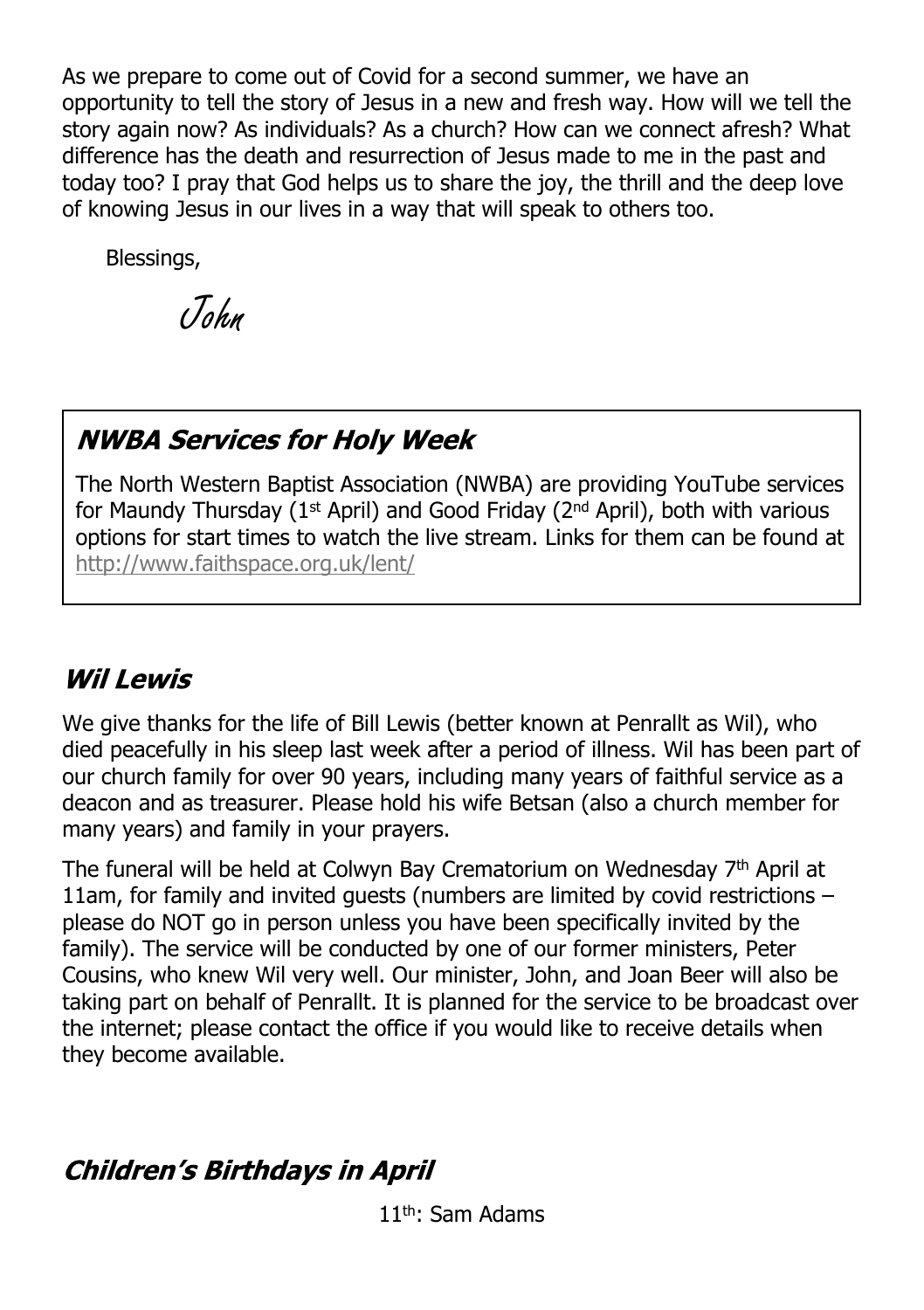# **Services This Month**

All our services remain online for the moment, though we are moving towards holding more services live over Zoom (led, as far as possible from the church building). All services are open to everyone, including students. Please feel free to browse the online services on our website at [www.penrallt.org/services](https://www.penrallt.org/services/index.php) — for the usual service format the pages are available at any time but we recommended starting them at 10:30 on Sunday mornings, which should let you finish just in time to join us on Zoom for a chat straight afterwards at 11:30am (visitors are welcome and you can join without a camera if you prefer). Live services on Zoom start promptly (see start times noted below), and we will aim to make recordings available later in the week for those who are unable to join us on the day (NB the Good Friday Reflection and Cytûn Easter Service will not be recorded).

#### **Friday 2nd April (10am): Good Friday Reflection**

A short reflection for Good Friday, led by Revd. John Thompson, **live on Zoom** at 10am. Note that this service is not suitable for young children but there will be children's activities available on our website if you wish to use them.

#### **Easter Sunday: 4th April**

8am – Cytûn Easter Service.

10:30am – Penrallt All-age Easter Service including Family Communion. Both of these services will be **live on Zoom**. For the communion service you will need bread and wine (or equivalent) to fully participate.

#### **11th April**

Jesus: Lord of the Sabbath Luke 6:1–11. Preacher: Andy Lewis.

#### **18th April**

Jesus: Up, In and Out Luke 6:12–19. Preacher: John Stammers.

#### **25th April**

Communion service. Sermon on the Plain: Blessings and Woes Luke 6:20–26. Preacher: John Thompson.

The whole service will be **live on Zoom, starting at 10:30am** (followed by a chat as usual). You will need bread and wine (or equivalent) to fully take part in the communion.

Note that the sermons on  $11<sup>th</sup>$ ,  $18<sup>th</sup>$  and  $25<sup>th</sup>$  April are part of our ongoing series, [Love, Trust and Follow Jesus.](https://www.penrallt.org/sermons/series.php?sid=BAC) Previous sermons in the series can be found on our website (and the series will continue into May and beyond).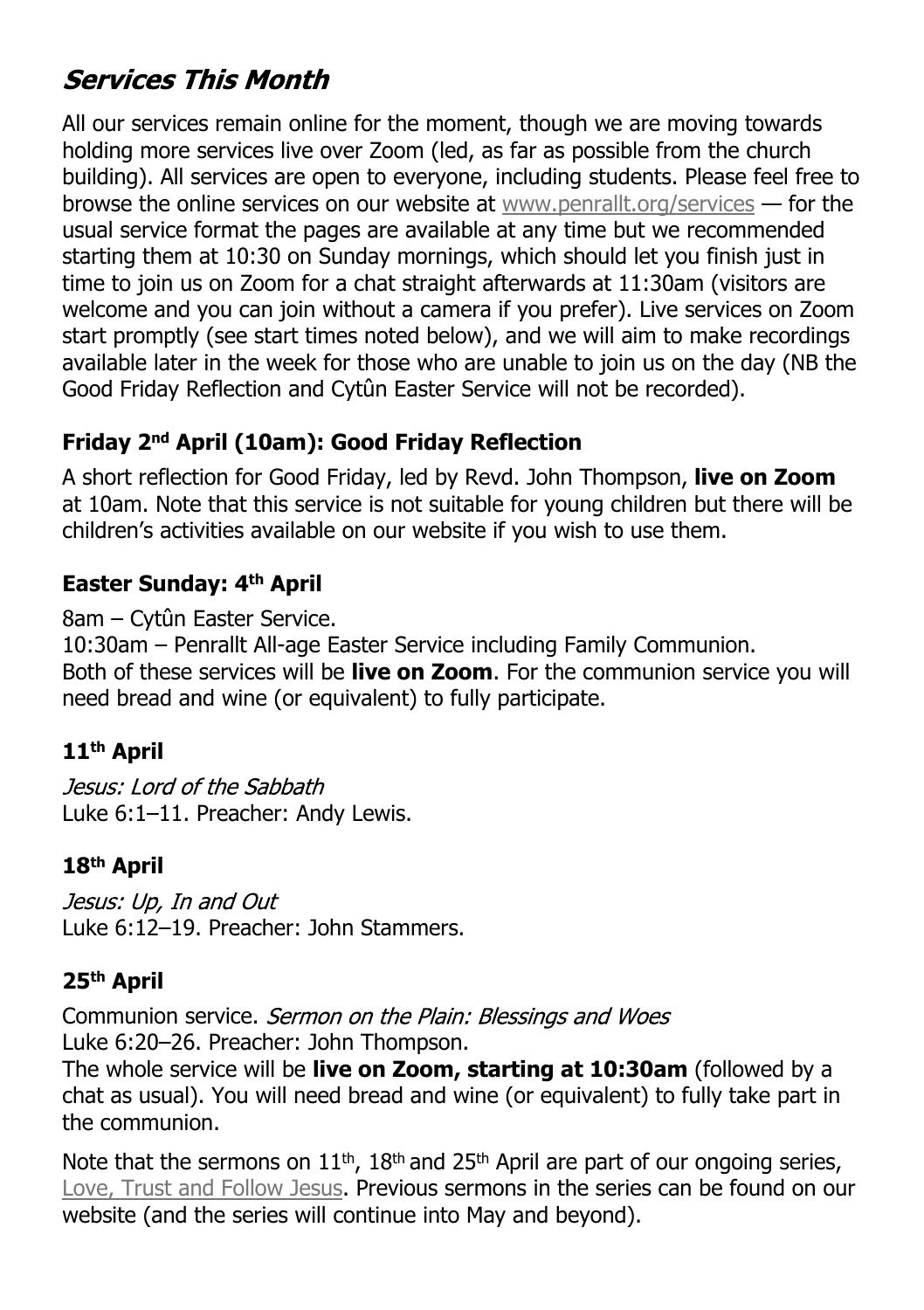## **◊ Building**

If you need to enter the church building, please contact the church office beforehand to obtain permission and arrange access.

# **◊ Children's Work**

Sunday school for 5–11s meets online every Tuesday at 6pm via Zoom, for about 45 minutes. There is a Facebook messenger group used by families in the church for general communication and support. We share information about church activities for children and families but also use it to support one another with whatever is happening. Please contact the church office if you would like to join in.

# **◊ Church Members' AGM**

Our Annual General Meeting for church members will take place via Zoom on Monday 19th April at 7pm. Papers and Zoom details for the meeting will be circulated to members. If you would like to become a member or to find out what membership means in a Baptist church contact, please speak to John (minister@penrallt.org) or Owen (secretary@penrallt.org).

# **◊ Cytûn Easter Trail**

Cytûn (Churches Together in Bangor) is running an Easter Trail around Bangor town centre, using bilingual materials from Scripture Union. It starts at Bangor Cathedral and ends in the High Street, via Bangor Clock. It will be available until 12<sup>th</sup> April. Follow the trail and scan the OR codes on your phone to watch a series of videos that tell the Easter story.

# **◊ Election Hustings**

Cytûn Bangor has organised Hustings at 7:00pm on Wednesday 21<sup>st</sup> April 2021, on Zoom. This is an opportunity to hear the Arfon constituency candidates for the Senedd elections. Questions for the candidates must be submitted in writing before noon on Tuesday 20<sup>th</sup> April to hustings.cytunbangor@gmail.com (Please include your name). The meeting will be chaired by the Right Reverend Andy John, Bishop of Bangor. All are welcome. Zoom link to follow.

# **◊ Foodbank**

Bangor Cathedral Foodbank is open 2 – 3pm every Monday, Wednesday and Friday, operating from Tŷ Deiniol (the Diocesan Centre) next to Bangor Cathedral. A referral from another service is normally required to access the foodbank but they are able to give people up to two emergency food parcels without a referral. To find out more about how you can access or contribute to the foodbank please visit [www.bangorfoodbank.org](https://www.bangorfoodbank.org)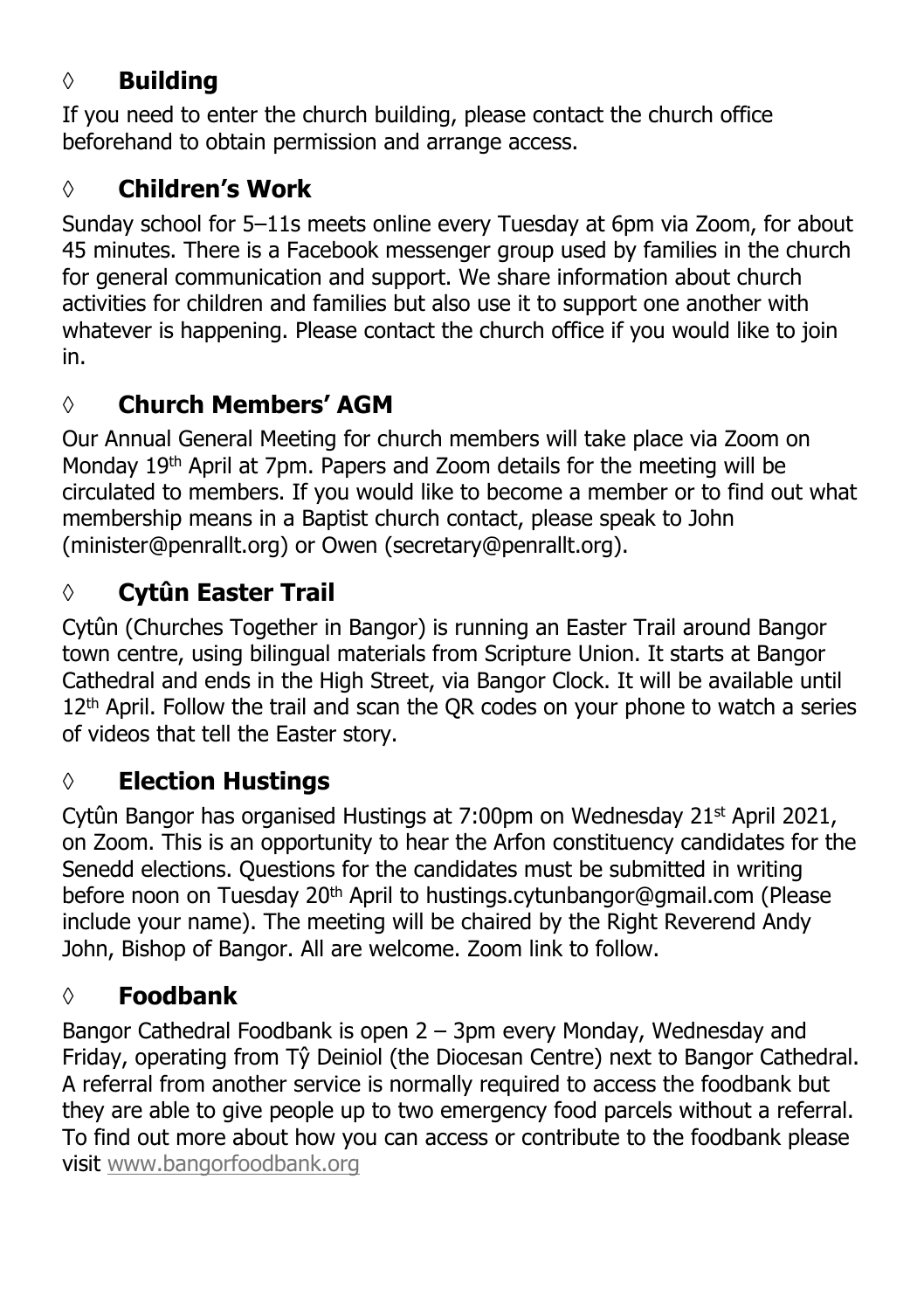## **◊ Giving**

We quite understand that financial difficulties may impact your ability to give to the work of the church at this time. Please do not place yourself under additional financial strain. However, if you normally give to the weekly cash offering and would like to explore other ways of giving to the work at Penrallt, please speak to Averil, our Treasurer, who will be able to advise (treasurer@penrallt.org).

### **◊ Hardship Fund**

The church has a small fund overseen by the minister to help people in need. If you find yourself in financial difficulty or know someone else that is struggling, please speak with Sarah Jackson (sarah.jackson.home@gmail.com) or John Thompson (minister@penrallt.org) in confidence. And if you are in a position to add to the hardship fund, please speak to Averil Francis (treasurer@penrallt.org).

# **◊ Homegroups / Contact, Care & Prayer**

We encourage you to join one of our homegroups if you are not already in one, as they are invaluable in helping us to deepen our relationship with the Lord and with one another. The groups currently meet on Zoom and other online platforms on Monday, Tuesday and Thursday evenings and on Tuesday and Friday mornings (most groups meet weekly). Contact the church office to find out more or be put in touch with a group.

There are contact, care and prayer groups to enable people to stay connected and receive prayer support even if they are not in a homegroup; these groups do not meet together but each one has a designated person to contact the other group members regularly. Once again, please contact the church office if you are not part of a contact, care & prayer group or a homegroup and would like to be.

## **◊ Missions Prayer Meeting**

Penrallt supports several mission partners around the world and our missions prayer group meets quarterly to hear updates and pray for them. You are welcome to join us for our next prayer meeting, which will be on Zoom on Wednesday 28th April at 7:30pm (Meeting ID: 899 8050 6944; Passcode: 613764 or email office@penrallt.org if you would like a clickable link).

## **◊ Pastoral Help**

If you have issues of concern about your own or someone else's welfare, please contact a member of the Pastoral Care team: Magnus Forrester-Barker (07890 109645); Geoff Moore (01248 410582); Monica Morris (01407 840439), John Thompson (07931 150697).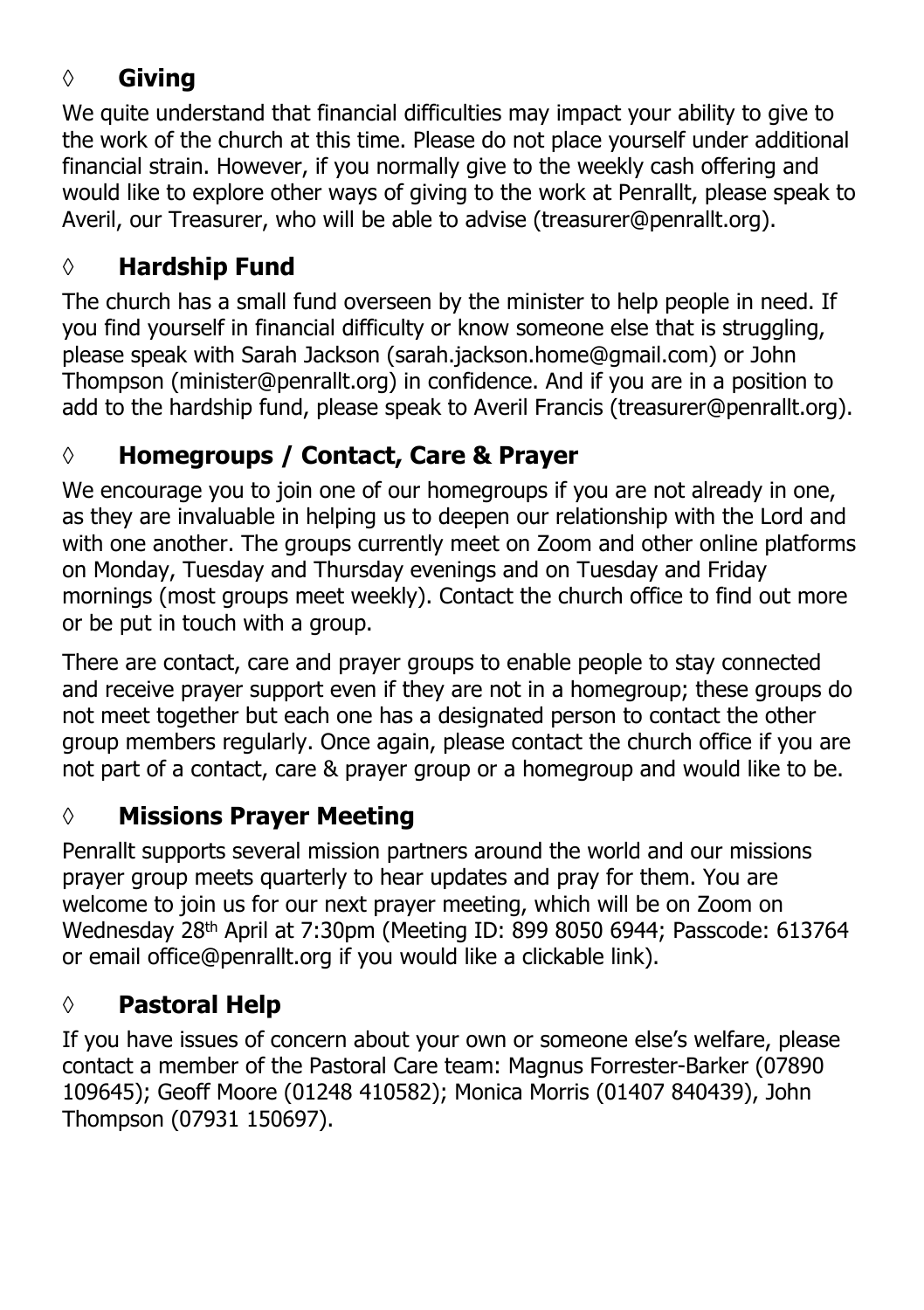## **◊ Penrallt on Facebook and YouTube**

We have three Facebook groups:

- Penrallt ([www.facebook.com/groups/2402772192](https://www.facebook.com/groups/2402772192)) a general group for information and social interaction
- Penrallt Prayer Point ([www.facebook.com/groups/302627593231755](https://www.facebook.com/groups/302627593231755)) a private group (as defined by Facebook, i.e. request to join) specifically to share prayer requests and encouragements
- Penrallt Students ([www.facebook.com/groups/195300234272943\)](https://www.facebook.com/groups/195300234272943)

#### There is also a Facebook page and a YouTube channel (both called Penrallt Baptist Church):

- [www.facebook.com/penralltbc](https://www.facebook.com/penralltbc)
- [www.youtube.com/channel/UCwK0\\_lPqAVqGKwQREg6JhHg](https://www.youtube.com/channel/UCwK0_lPqAVqGKwQREg6JhHg)

# **◊ Prayer Resources**

Send prayer requests, thanksgivings and testimonies to our email prayer diary via office@penrallt.org – email this address, too, to subscribe to the prayer diary, which goes out every week (usually on Mondays). We also have a Facebook prayer group (see above) which allows more interactive sharing of prayer requests and updates, and prayer meetings via Zoom on Wednesday lunchtimes at noon and Saturday mornings at 8:30am (please contact the church office if you need the connection details for either meeting).

The Baptist Union have resources for prayer and reflection at [www.baptist.org.uk/Groups/338269/Prayer\\_and\\_reflections.aspx](https://www.baptist.org.uk/Groups/338269/Prayer_and_reflections.aspx), as well as other resources at [www.baptist.org.uk/Groups/337630/Coronavirus.aspx](https://www.baptist.org.uk/Groups/337630/Coronavirus.aspx) and at [www.nwba.org.uk/](http://www.nwba.org.uk/) with encouraging articles and stories, prayer broadcasts and reflections.

# **◊ Shopping**

Do you need help with shopping? Or does someone you know need help with shopping? We would love to help. We have a small team of volunteers able to shop for those cannot get to the shops themselves. If you would like to use this service, or join the team, please contact the church office (office@penrallt.org).

# **◊ Spring Harvest**

This year's Spring Harvest is taking place online, so you can attend without having to travel all the way to Minehead or Skegness. It's running from 4<sup>th</sup> to 8<sup>th</sup> April. Details can be found (and tickets booked) at [springharvest.org](https://springharvest.org/)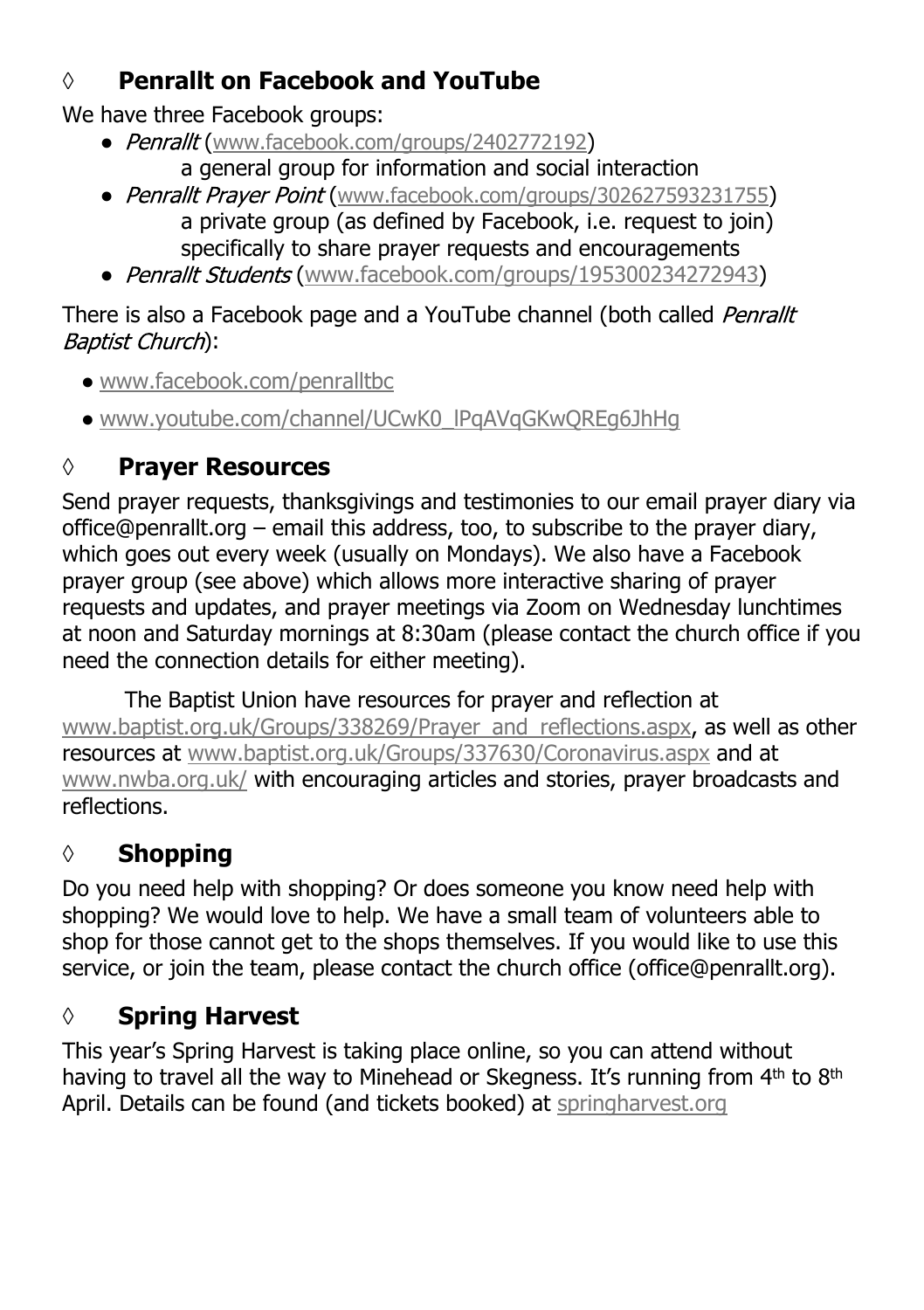### **◊ Youth Work**

Our youth events are continuing to run on Thursday evenings on Zoom between 7 and 7:30pm (deliberately kept short to reduce Zoom fatigue!), open to anyone aged 11 – 18. There is an Easter Escape Room on 1 st April. To find out about future events, see the [youth page](https://www.penrallt.org/youth/index.php) of our website or email [youth@penrallt.org](mailto:youth@penrallt.org)

#### **Church Office**

The church administrator, Magnus, can be contacted on office@penrallt.org or 07934 231788 during the church office opening hours (10am – 3pm Monday to Friday, except Bank Holidays). NB Magnus is working from home at the moment but office hours still apply.

Deadline for next month's newsletter: Sunday 25th April Please send information to Magnus (office@penrallt.org). All items should be submitted by email as early as possible.

# $\mathbb C$ hrist is risen Alleluia!